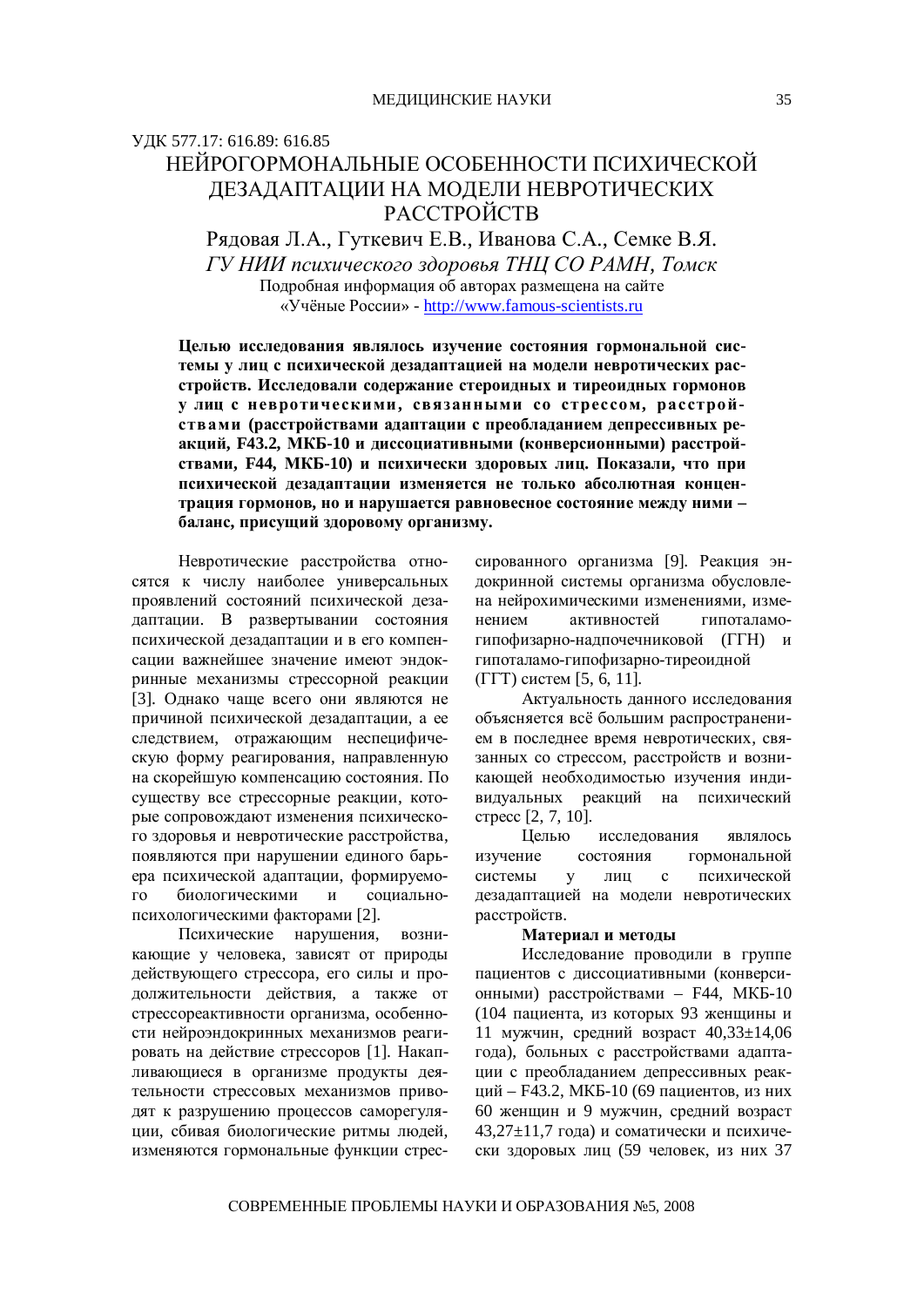женщин и 22 мужчины, средний возраст  $33,9 \pm 12,22$   $\pi$ et).

В группе лиц с невротическими психическими расстройствами и психически здоровых лиц кровь для биологических исследований брали из локтевой вены, утром, натощак при поступлении в стационар. Концентрацию гормонов дегидроэпиандростерона (ДГЭАС), кортизода, трийолтиронина (Т3), тироксина (Т4) и тиреотропного гормона (ТТГ) определяли в сыворотке крови методом иммуноферментного анализа в соответствии с инструкцией по применению наборов реактивов для иммуноферментного определения гормонов в сыворотке крови человека (ЗАО «Алкор Био», Санкт-Петербург; ЗАО «ВЕКТОР-БЕСТ», Новосибирск). Конечные результаты выражали в единицах, рекомендованных фирмой-изготовителем для построения калибровочных графиков из стандартных навесок определяемых веществ (ДГЭАС – мкмоль/л, кортизол – нмоль/л, трийодтиронин (Т3) – нмоль/л, тироксин (Т4) – пмоль/л, тиреотропный гормон (ТТГ) – мМЕ/л).

Статистическую обработку результатов производили с помощью программ STATISTICA, версия 6,0 для Windows и Microsoft Excel. Производили расчеты средней арифметической (М), среднеквадратического отклонения (о), ошибки средней арифметической (m). Достоверность различий определяли с использованием непараметрического рангового критерия Краскела-Уоллиса, различия оценивали как достоверные при р<0,05.

Результаты исследования и их **обсуждение** 

Изучение стероидных гормонов показало, что уровень концентрации кортизола у лиц с расстройствами адаптации с преобладанием депрессивных реакций достоверно выше данных показателей в группе пациентов с диссоциативными (конверсионными) расстройствами и психически здоровых лиц  $(642,87±29,05;$ 489,75±19,3 и 443,13±23,00 нмоль/л, соответственно,  $p<0,05$ ) (табл. 1).

| Показатель                                                              | Кортизол<br>(нмоль/л)    | ДГЭАС<br>(мкмоль/л) | ДГЭАС/кортизол         |
|-------------------------------------------------------------------------|--------------------------|---------------------|------------------------|
| Пациенты с диссоциа-<br>тивными (конверсион-<br>ными)<br>расстройствами | $489,75 \pm 19,3$        | $6,69{\pm}0,50$     | $14,99 \pm 1,12$       |
|                                                                         |                          |                     |                        |
| Пациенты с расстрой-<br>ствами адаптации                                | $642,87 \pm 29,05*$<br># | $3,9+0,26$<br>$*$ # | $6,72\pm0,47$<br>$*$ # |
| Психически здоровые<br>лица                                             | $443,13\pm23,00$         | $6,35\pm0,62$       | $15,57 \pm 1,8$        |

Таблица 1. Содержание стероидных гормонов у лиц с психической дезадаптацией

Примечание: \* - достоверность различий по отношению к контролю (p<0,05); # - достоверность различий по отношению к пациентам с диссоциативными (конверсионными) расстройствами  $(p<0.05)$ 

Гиперсекреция кортизола, обеспечивая развитие резистентности организма, вызывает сдвиг метаболизма в сторону катаболических процессов, уменьшая уровень анаболических гормонов, в том числе ДГЭАС. Содержание ДГЭАС у пациентов с расстройствами адаптации с преобладанием депрессивных реакций достоверно снижено по сравнению с показателями в группе психически здоровых лиц и лиц с диссоциативными (конверсионными) расстройствами (3,9 $\pm$ 0,26; 6,35 $\pm$ 0,62 и  $6.69\pm0.50$  мкмоль/л. соответственно. р<0,05). Это подтверждает показанное во многих исследованиях формирование депрессии на фоне низкого уровня циркули-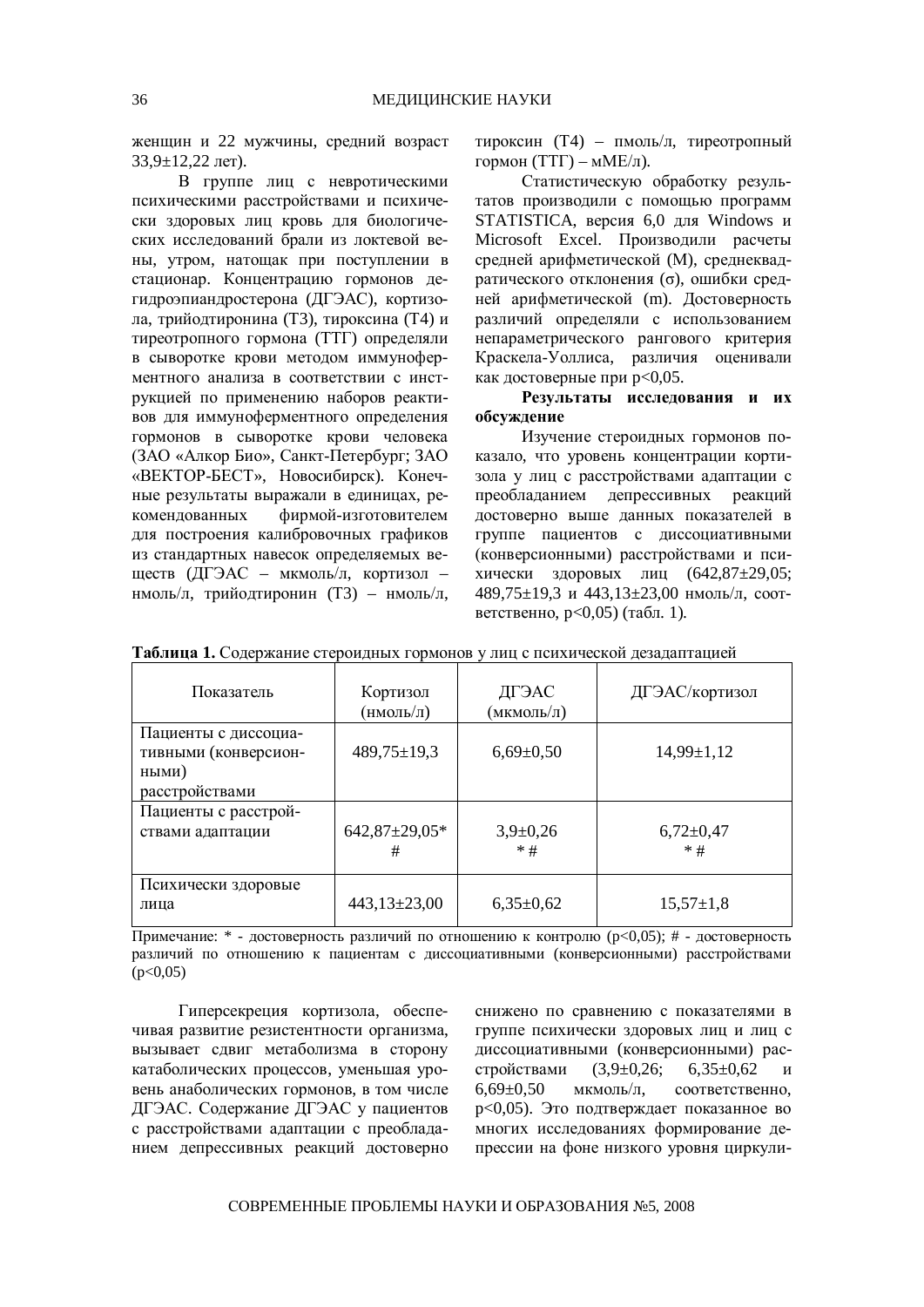рующего ДГЭАС [4, 6]. Соотношение ДГЭАС к кортизолу, характеризующее анаболическо-катаболический баланс и устойчивость организма к различным нарушениям нарушениям [13], снижено в группе лиц с расстройствами адаптации с преобладанием депрессивных реакций по сравнению со значениями в группе психически здоровых людей и другой группы пациентов (6,72 $\pm$ 0,47; 15,57 $\pm$ 1,8 и  $14,99\pm1,12$ , соответственно, р<0,05).

Показано, что концентрация кортизола у лиц с острыми психоэмоциональными расстройствами достоверно выше, чем у пациентов с затяжными психоэмоциональными нарушениями и психически здоровых лиц [10]. Основной функцией повышения кортизола в крови является адаптивный ответ организма на острый или хронический стресс [4]. Однако длительная гиперсекреция кортизола сдвигает метаболизм в сторону катаболических процессов [1], о чем свидетельствует низкий уровень анаболических гормонов. Низкий уровень анаболических гормонов может характеризовать стадию истощения генерализованного адаптационного синдрома [12, 15].

Таким образом, статистически значимый повышенный уровень кортизола, достоверное снижение содержания ДГЭАС и соотношения ДГЭАС к кортизолу у лиц с расстройствами алаптации с преобладанием депрессивных реакций, возможно, характеризует данный тип реагирования как острую стрессовую реакцию организма на психотравмирующую ситуацию, которая протекает на гормональном, клеточном и личностном уровнях. У лиц с диссоциативными (конверсионными) расстройствами концентрации кортизола, ДГЭАС и соотношение ДГЭАС к кортизолу не отличаются от данных показателей в группе психически здоровых лиц, что, вероятно, характеризует данный тип реагирования как дезадаптационную личностную реакцию [10] на стрессирующие ситуации с поддержанием гормонального гомеостаза организма.

Исследование тиреоидных гормонов выявило повышенный уровень содержания трийодтиронина (Т3) у лиц с диссоциативными (конверсионными) расстройствами по сравнению с данным показателем в группе больных с расстройством адаптации с преобладанием депрессивных реакший и психически здоровых лиц  $(1,71\pm0,12; 1,26\pm0.02 \text{ W } 1,34\pm0.04 \text{ HMOJ},1)$ соответственно) (табл. 2).

| Показатель                                                                | Трийодтиронин ТЗ<br>(нмоль/л) | Тироксин Т4<br>(пмоль/л)  | Тиреотропный гор-<br>мон $(TT)$<br>$(MME/\pi)$ |
|---------------------------------------------------------------------------|-------------------------------|---------------------------|------------------------------------------------|
| Пациенты с диссо-<br>циативными (кон-<br>версионными) рас-<br>стройствами | $1,71\pm0,12$                 | $23,68 \pm 1,07$<br>$*$ # | $1,8+0,21$                                     |
| Пациенты с рас-<br>стройствами адап-<br>тации                             | $1,26 \pm 0,02$               | $14,69 \pm 0,53$          | $2,63\pm0,3$<br>ж                              |
| Психически здоро-<br>вые лица                                             | $1,34\pm0,04$                 | $17,64 \pm 1,43$          | $1,2+0,15$                                     |

Таблица 2. Содержание тиреоидных гормонов у лиц с психической дезадаптацией

Примечание: \* - достоверность различий по отношению к контролю (p<0,05); # - достоверность различий по отношению к пациентам с расстройствами адаптации ( $p<0.05$ )

Концентрация тироксина (Т4) у пациентов с диссоциативными (конверсионными) расстройствами достоверно выше показателей психически здоровых лиц и значений в группе пациентов с расстройствами адаптации (23,68±1,07; 17,64±1,43 и 14,69 $\pm$ 0,53 пмоль/л, соответственно, р<0,05). Содержание тиреотропного гормона (ТТГ) у лиц с диссоциативными (конверсионными) расстройствами состав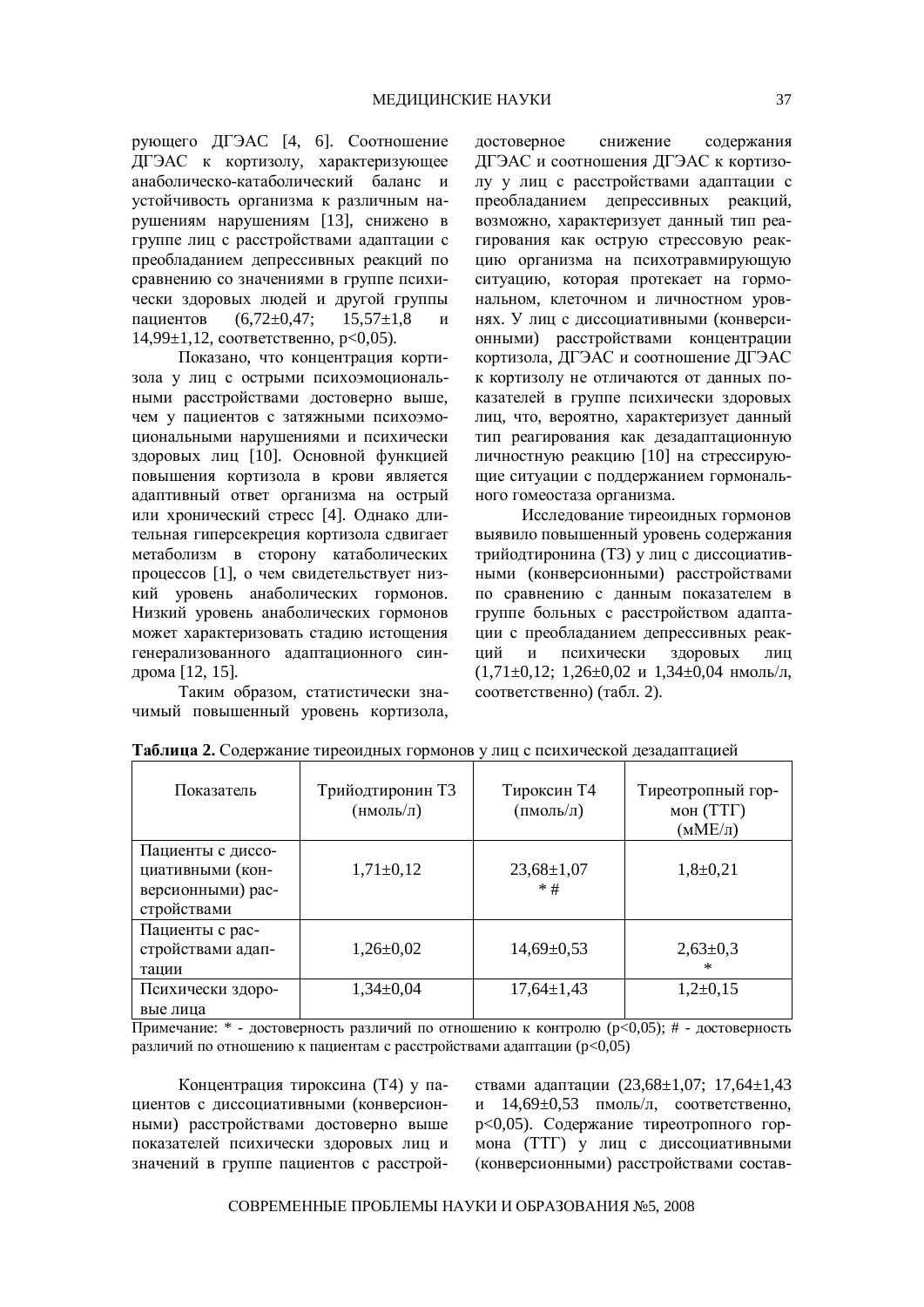ляет 1,8±0,21 мМЕ/л, у лиц с расстройствами адаптации с преобладанием депрессивных реакций выявлен статистически значимый повышенный уровень ТТГ по сравнению со значениями психически здоровых лиц  $(2.63\pm0.3 \text{ m} 1.2\pm0.15 \text{ mME/m})$  $p<0.05$ ).

Известно, что нарастание тяжести психоэмоциональных расстройств приводит к появлению декомпенсации тиреоидного обмена, которая характеризуется снижением содержания трийодтиронина и тироксина при повышенной концентрации ТТГ [8]. Для лиц с острыми и затяжными психоэмоциональными расстройствами характерно достоверное снижение концентрации тироксина по сравнению с группой здоровых лиц, при благоприятном течении психоэмоциональных расстройств отмечается повышение уровня тироксина [10]. Повышенный уровень глюкокортикоидов при психических расстройствах ингибирует гипоталамо-гипофизарно-тиреоидную систему таким образом, что у данных лиц отсутствует ночной подъем уровня ТТГ, приводя к общему снижению тиреоидных гормонов [14]. Подобные явления могут быть следствием центральной активации гипоталамо-гипофизарно-тиреоидной системы, которая приводит к возрастанию секреции ТТГ с последующим повышением уровня циркулирующего тироксина [8], подтверждением этого является выявленная положительная корреляция «Т4 – ТТГ»  $(r=0.51; p<0.05)$  у лиц с диссоциативными (конверсионными) расстройствами.

Следовательно, для лиц с расстройствами адаптации с преобладанием депрессивных реакций характерен высокий уровень концентрации кортизола, снижение содержания ДГЭАС и соотношения ДГЭАС/кортизол на фоне снижения концентрации трийодтиронина и тироксина и повышения уровня тиреотропного гормона. Для лиц с диссоциативными (конверсионными) расстройствами характерна повышенная концентрация трийодтиронина, тироксина и тиреотропного гормона при физиологических концентрациях кортизола, ДГЭАС и соотношения ЛГЭАС/кортизол.

Таким образом, состояние психической дезадаптации обусловливается не столько дезорганизацией биологических механизмов психической деятельности или нарушением социальных взаимоотношений, сколько нарушениями функциональных возможностей всей адаптированной системы организма человека в целом. При психической дезадаптации изменяется не только абсолютная концентрация гормонов, но и нарушается равновесное состояние между ними – баланс, присущий здоровому организму. Факторы внешней среды определяют факт возникновения невротического, связанного со стрессом, расстройства, а формирование и проявление симптомов психической дезадаптации определяется внутренними факторами, в том числе, гормональными.

Работа выполнена при поддержке  $z$ рантами РГНФ №06-06-00691а и №08-*06-00284ɚ.*

## СПИСОК ЛИТЕРАТУРЫ:

1. Александров Ю.И. Психофизиология: Учебник для вузов/ – СПб.: Питер,  $2007. - 464$  c.

2. Александровский Ю.А. Пограничная психиатрия. – М.: Издательство РЛС Москва. – 2006. – 1280 с.

3. Баевский Р.М. // Клин. мед. 2000. TOM 78. No 4. C. 59-64.

4. Бельтикова К.В., Кочетков Я.А. // Современные проблемы психиатрической эндокринологии: Сборник научных трудов. 2004. С. 77- 90.

5. Зозуля А.А., Кост Н.В., Балашов А.М. // Актуальные вопросы теоретической и клинической психоэндокринологии: Сборник научных трудов. 2007. С. 106-118.

6. Иванова С.А., Гуткевич Е.В., Семке В.Я., Ряловая Л.А., Ракитина Н.М., Перчаткина О.Э., Епанчинцева Е.М. Методологические подходы к оценке биологических факторов психической дезадаптации (на примере невротических расстройств): Методические рекомендации. -Томск, 2006. – 33 с.

7. Положий Б.С. // Российский психиатрический журнал: Научнопрактический журнал. 2005. N 2. C. 69-71.

8. Савченков М.Ф., Муратова Н.М., Селиверстова Т.Г., Филиппов Е.С., Мануева Р.С., Охремчук Л.В. // Йод и здоровье